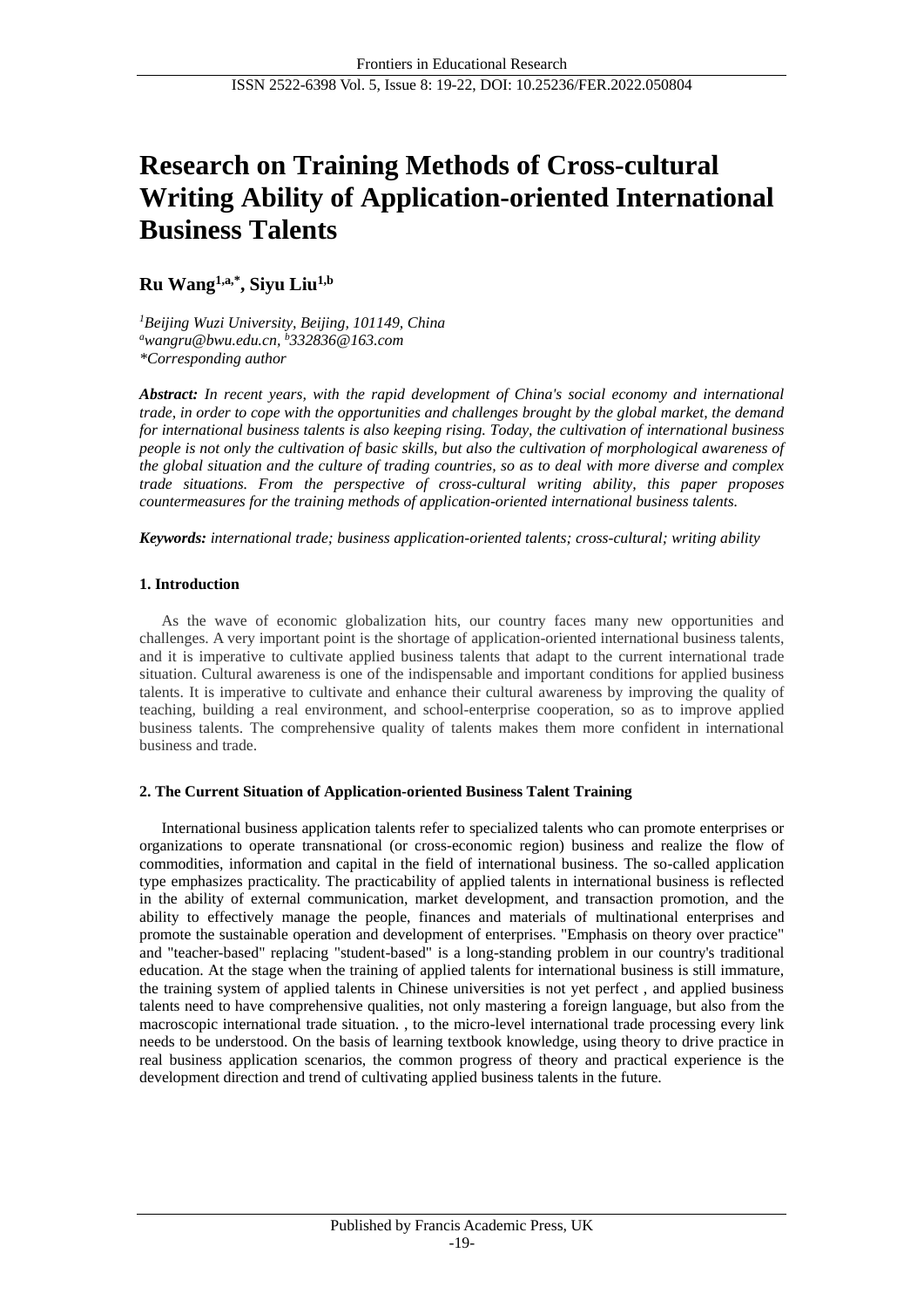## ISSN 2522-6398 Vol. 5, Issue 8: 19-22, DOI: 10.25236/FER.2022.050804

## **3. Demand for Applied Business Talents**

## *3.1 Shortage of business-oriented talents*

There is shortage of business-oriented talents who are proficient in WTO rules and understand the operation of domestic and foreign markets. Now, the transition period for China to enter the international market has ended, however, the friction between China and foreign countries in business and trade has only increased. Faced with a series of new challenges, China should respond calmly, make full use of legal weapons to defend the market, actively use WTO rules, and take measures to create a market environment conducive to the orderly conduct of international trade. The smooth progress of international trade requires a group of international business talents who are proficient in and can flexibly use relevant WTO laws and regulations, and are familiar with international laws and WTO rules.<sup>[1]</sup>

## *3.2 Shortage of skilled talents*

There is shortage of skilled talents such as foreign trade operators, exporters, and customs brokers. At present, most of the talents cultivated by colleges and universities only stay in the theoretical stage, have little practical experience, and lack relevant business capabilities. Application-oriented business talents who can immediately enter the business state can greatly improve business efficiency, so it is very important. The survey results show that the top six people on the foreign trade talent demand list are: merchandiser, document clerk, customs declarer, exporter, inspection agent and international loan agent with National Qualification Certificate.

## *3.3 Short supply of applied talents*

Application-oriented talents need to master a certain degree of foreign language and be familiar with the relevant processes and related abilities of foreign trade business. Moreover, when docking, exchanging and communicating with other countries, not only must be familiar with the laws and business knowledge of other countries, but also have the ability to analyze market forms. In this way, applied business talents are more favored by foreign trade enterprises.

### **4. The Necessity of Cultural Awareness in Business English Writing**

Edward B Taylor, a famous British scholar, wrote in the book Primitive Culture that cultural awareness refers to people's conscious initiative in the study of cultural cognition, and gradually transformed into an emotion of pursuing culture.  $^{[4]}$  In business English writing, although the same content is expressed, the effects conveyed by different language forms are rather different. What we transmit is not only the content of business letters, but also permeates the culture, and the in-depth understanding of the communication country culture determines the effect and even the result of our communication to a certain extent. The essence of business English writing is the communication between people and between cultures. It is very necessary to understand the ideology of the other country, the composition and development of the thinking mode, so we need to cultivate cross-cultural awareness in business English writing.

In 1979, Han Wei proposed that cross-cultural awareness has a certain influence on people's concepts, behaviors, and understanding of cultural differences among various ethnic groups. However, due to differences in national history, thinking mode, religious belief, values and geographical environment, etc., people will inevitably encounter communication barriers in the process of cross-cultural business communication. In the process of writing business English, cultural sensitivity is very important. In the process of coding and outputting, the ideology based on ethnocentrism is not conducive to the decoding of the information sent by the other party, which may lead to some cultural misunderstandings. This requires us to cultivate the understanding of cultural awareness and enhance the understanding and resonance of other cultures. As an international language, English communicates with people all over the world. Although it is a British and American language system, it does not mean that all people have migrated culture behind the British and American languages to the language. Cultural ideology is deeply rooted, so that the meaning it expresses cannot be fully and accurately accepted by people. Therefore, for people from different ethnic groups, different countries, and different beliefs, we must first establish cross-cultural awareness and establish a cultural and ideological system that is tolerant and diverse.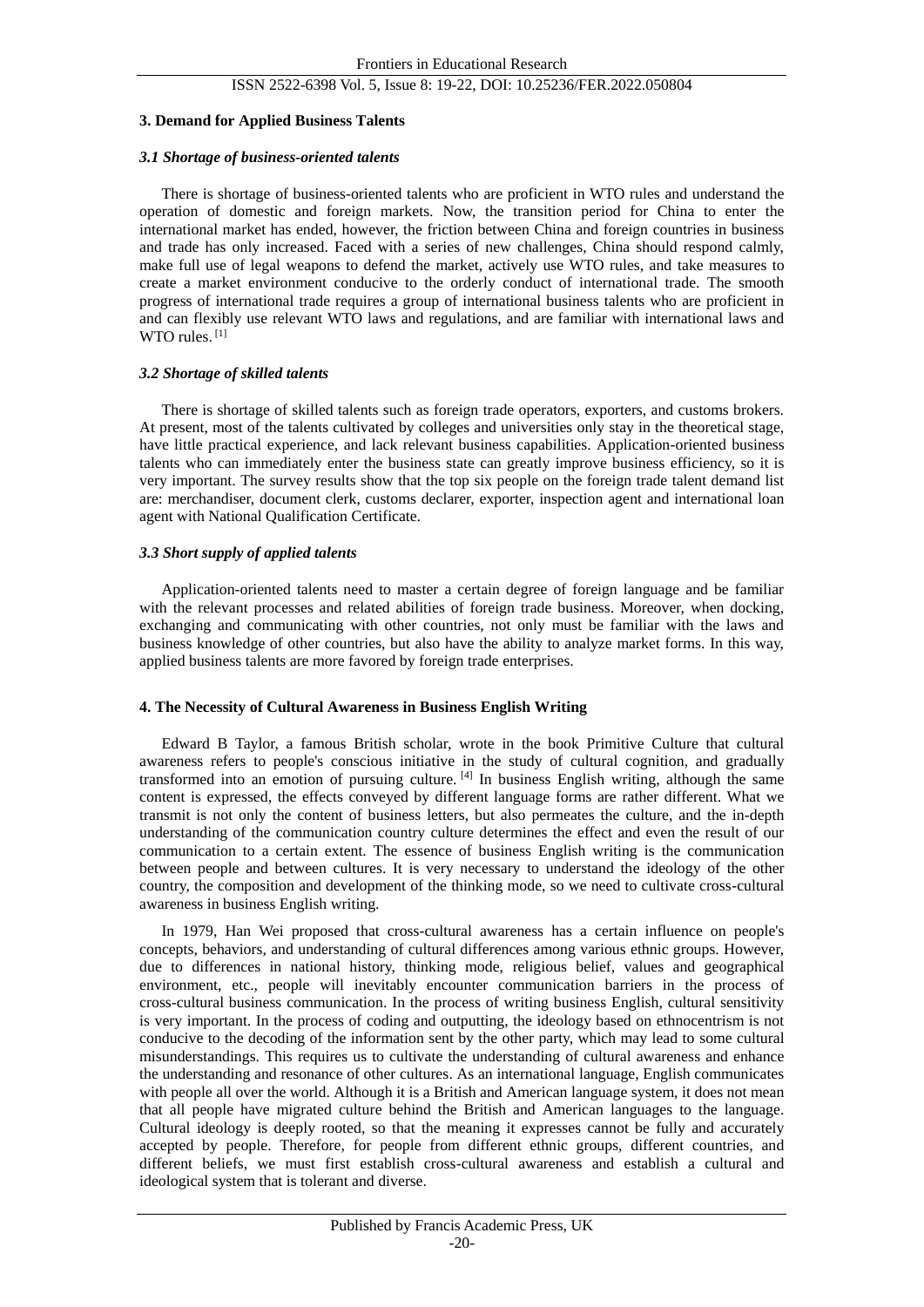#### ISSN 2522-6398 Vol. 5, Issue 8: 19-22, DOI: 10.25236/FER.2022.050804

#### **5. Strategies for Solving the Problem**

#### *5.1 Enhancing Teachers-Interdisciplinary Talents*

Teachers play an important role in the cultivation of applied international business talents, and are an important guarantee for the cultivation of applied international business talents. At present, the cultivation of business talents is mainly based on the content of business, and the teaching of business teachers is based on the content taught. There are few content related to language and culture, and most of them are business content. For business English writing courses, most of them are language-based and taught by language teachers, resulting in a lack of business practice content. As a result, students cannot have both language and culture-related content and business practice-related knowledge. Therefore, interdisciplinary education and teaching is very necessary for the cultivation of applied international business talents. To strengthen the construction of teachers, in addition to academic qualifications, from the previous undergraduate degree to the current master's degree and doctoral degree, it is necessary to pay more attention to the application of teachers' theoretical knowledge and practical experience. The current teaching theory is more than practical experience, and the lack of compound interdisciplinary teachers results in far more theoretical talents than applied talents, making it difficult for applied business talents to be competent in the real working environment. [8]

#### *5.2 Constructing a real environment-case teaching method*

The case teaching method originated from Harvard Business School and is a teaching method in which teachers and students participate in problem solving. Specifically, it is based on students' mastery of relevant theoretical knowledge. According to teaching objectives and requirements, teachers use some typical cases to guide students to solve problems. However, this teaching method is rarely used in the teaching system of business English writing. The current business English writing teaching mainly focuses on the basic content transfer-oriented knowledge such as sentence structure, word usage, etc. These are the teaching of the most basic writing methods, and there is indeed very little practice involving different business letters in different countries. As a result, when students apply business English writing in real scenarios, they always use templates as the source, and their ability to use them flexibly is very poor, so it is difficult to consider cross-cultural awareness. Therefore, the case teaching method can solve this problem very well. In the teaching process, according to different business cultural backgrounds, understand relevant cultures. For example, under Hofstede's cultural dimension theory, comparing and negotiating the differences between countries and their own cultures cannot simply take their own cultural awareness as the starting point, to build the ability of cultural migration, and to write business English from the perspective of the cultural background of the country. The practice in the classroom is not only a foundation for future students to use in real work scenarios, but also a good start for the establishment of cultural awareness.

#### *5.3 School-enterprise cooperation-international business talents "going out"*

In addition, using the school's relevant resources to provide students with more practical opportunities is also a key part of cultivating applied international business talents. Taking advantage of geographical advantages, schools should cooperate with local foreign trade-related companies to provide real business scenarios for teachers and students, and truly apply what they have learned in class into practice. In the real position, experience the abilities required by applied international business talents, and think about the insufficiency of business English teaching in the process of practice. Especially in the application of business English writing, the feedback obtained through real scenarios, whether it is the language foundation or cultural ideology, is certified in the real actual combat environment, and at the same time reflects on the deficiencies in teaching and learning. This is an improvement in the ability shared with students and teachers, and it is also a supplement to the training strategy of applied international business talents. The cross-cultural awareness of business English writing is also truly established in real scenarios.

#### **6. Conclusion**

Cultural awareness can not only strengthen the normative and accurate expression of business English writing, but also enhance the communication and cooperation between the two sides of the business. In addition to being aware of the status of English as a language in a business environment,